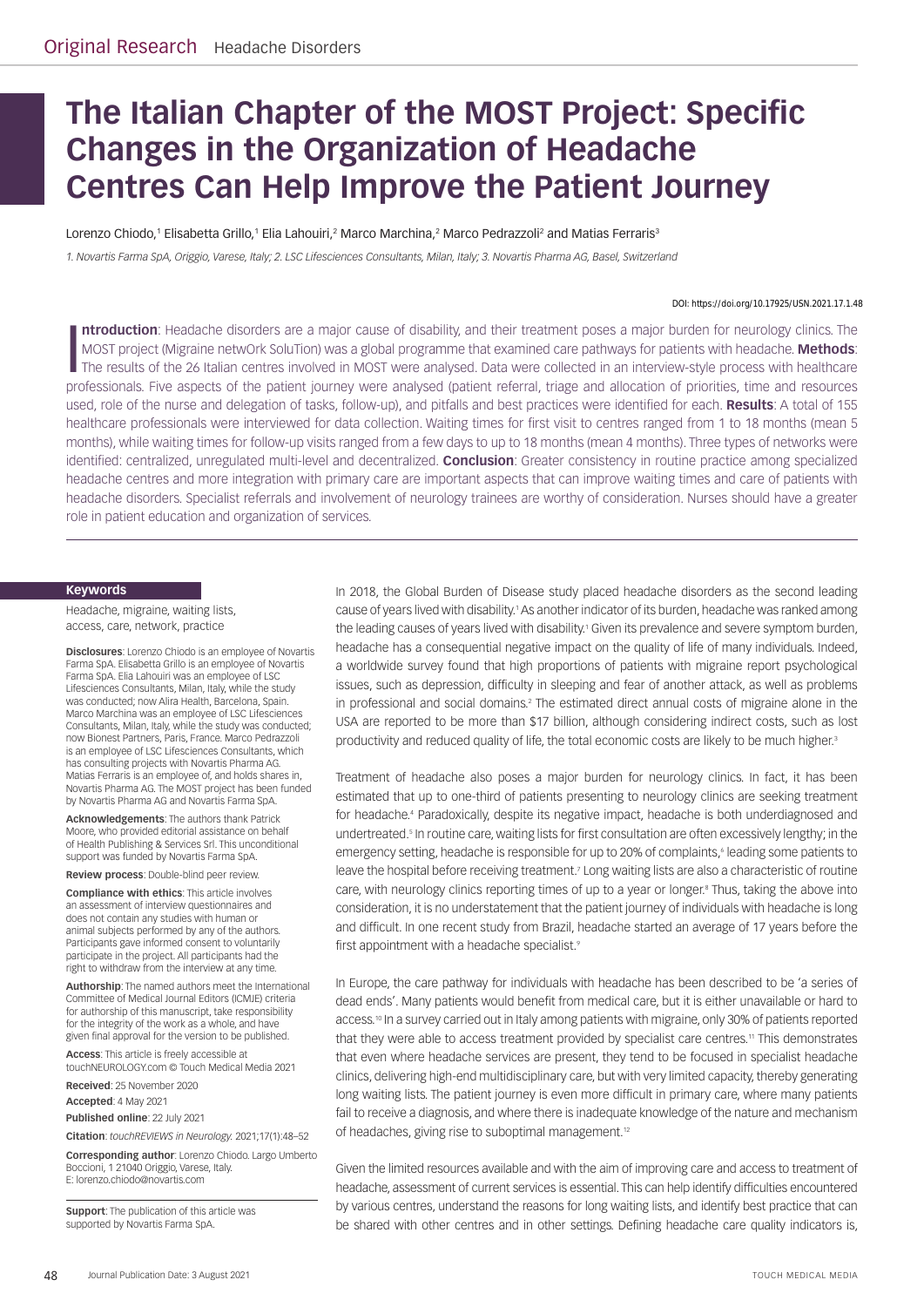## Figure 1: Distribution of waiting times for first visit at the 26 centres



therefore, important to monitor and rate the overall quality of care with the objective of reducing the burden of headache and improve the quality of care received.13,14 With this aim in mind, the European Headache Federation (EHF) and Lifting The Burden (LTB) provisionally defined 'headache service quality' and have developed methods with which to measure it.<sup>15</sup> In a previous survey in Italy, carried out at six specialist care centres, several indicators of the quality of care were identified.<sup>16</sup> Moreover, the benchmark indicators were found to be adequate in judging the quality of care. In another study, using the joint definitions proposed, a survey of 14 European specialist care centres found that better standards were needed, and that it would be desirable to establish additional benchmarks to judge the quality of services offered. Accordingly, the EHF and LTB presented 10 roleand performance-defining standards that can be utilized by specialized headache centres to rate the quality of care with several indicators.<sup>17</sup>

Within the general framework of identifying critical factors in the patient's journey that can be improved upon, and thus improve the overall quality of care offered, the MOST (Migraine netwOrk SoluTion) was a global programme that examined the overall care pathways involved in management of patients with headache.18 In particular, MOST evaluated the patient's journey, and the management and resources involved within selected networks (both general practitioners and specialized clinics). Critical issues in the patient journey were identified, such as difficulty accessing specialized care and long waiting lists. The programme had the overarching goal of providing appropriate intervention and sharing best practice to improve access to specialized care for patients with headache. Herein, the results of the Italian centres involved in the MOST project are presented.

### **Materials and methods**

Seven countries (Italy, Spain, France, Ireland, Germany, Canada and Australia) participated in the MOST project. Data were collected in an interview-style process involving healthcare professionals (specialists, general practitioners, nurses and other professionals [e.g. pharmacists, psychologists]). The project investigated waiting times and how patient journeys varied across different healthcare networks, along with potential factors limiting access to care in these settings. Five aspects of the patient journey were analysed in detail, these included: i. patient referral; ii. triage and allocation of priorities; iii. time and resources used; iv. role of the nurse and delegation of tasks; and v. follow-up.

Four common types of biases in data gathering were proactively considered along with strategies to minimize bias. These included:

#### Figure 2: Distribution of waiting times for follow-up visits at the 26 centres



i. self-selection bias (i.e. centres could not select or invite themselves for inclusion, but rather a specific selection process was used); ii. singleresponder bias (interviewing multiple healthcare professionals within the same network reduces inconsistencies in the information collected); iii. single-interviewer bias (multiple interviewers were involved); iv. sponsor bias (interviewees were asked to not discuss any drugs marketed by the sponsoring pharmaceutical company).

#### **Results**

## Centres and healthcare professionals involved

Across the seven countries, a total of 55 headache centres were involved, in which, ~400 healthcare professionals manage over 50,000 patients. In Italy, 26 centres participated in the project. The various headache centres have a relatively homogeneous distribution throughout Italy. Data were collected in an interview-style process with 155 healthcare professionals (81 specialists, 18 general practitioners, 24 nurses and 32 other professionals). Each in-depth interview lasted 30–60 minutes.

### Waiting lists

Waiting times for first visit to centres were highly variable, ranging from 1 to 18 months, with a mean of 5 months (*Figure 1*). No centre had a waiting list of <1 month. Two centres (8%) had waiting lists of <2 months, and four centres had a waiting list of 2–3 months (15%). Sixteen (61%) had a waiting list of 4–8 months. The remaining four centres reported a waiting list of 8–12 (8%; n=2) or >12 months (8%; n=2).

Waiting times for follow-up visits were also quite variable, ranging from a few days to up to 18 months, with a mean of 4 months (*Figure 2*). Two centres had waiting lists of <2 months (8%), four centres (15%) had a waiting list of 2–3 months, and 13 (50%) had a waiting list of 4–8 months. Five centres (19%) had a waiting list of 8–12 months, and two centres (8%) had a waiting list of >12 months. Some interviewees mentioned that waiting lists may change with the introduction of anti-calcitonin generelated peptide (CGRP) antibodies as antimigraine agents, although this was not clear at present.

# Types of centres

Three types of networks were identified: centralized (n=11), unregulated multi-level (n=9) and decentralized (n=6) (*Figure 3*). A centralized network is characterized by the presence of a reference centre that encourages referral from general practitioners (74% of patients). Access to the centre is not limited and patients are not required to have a previous neurological examination. The large number of second- and third-tier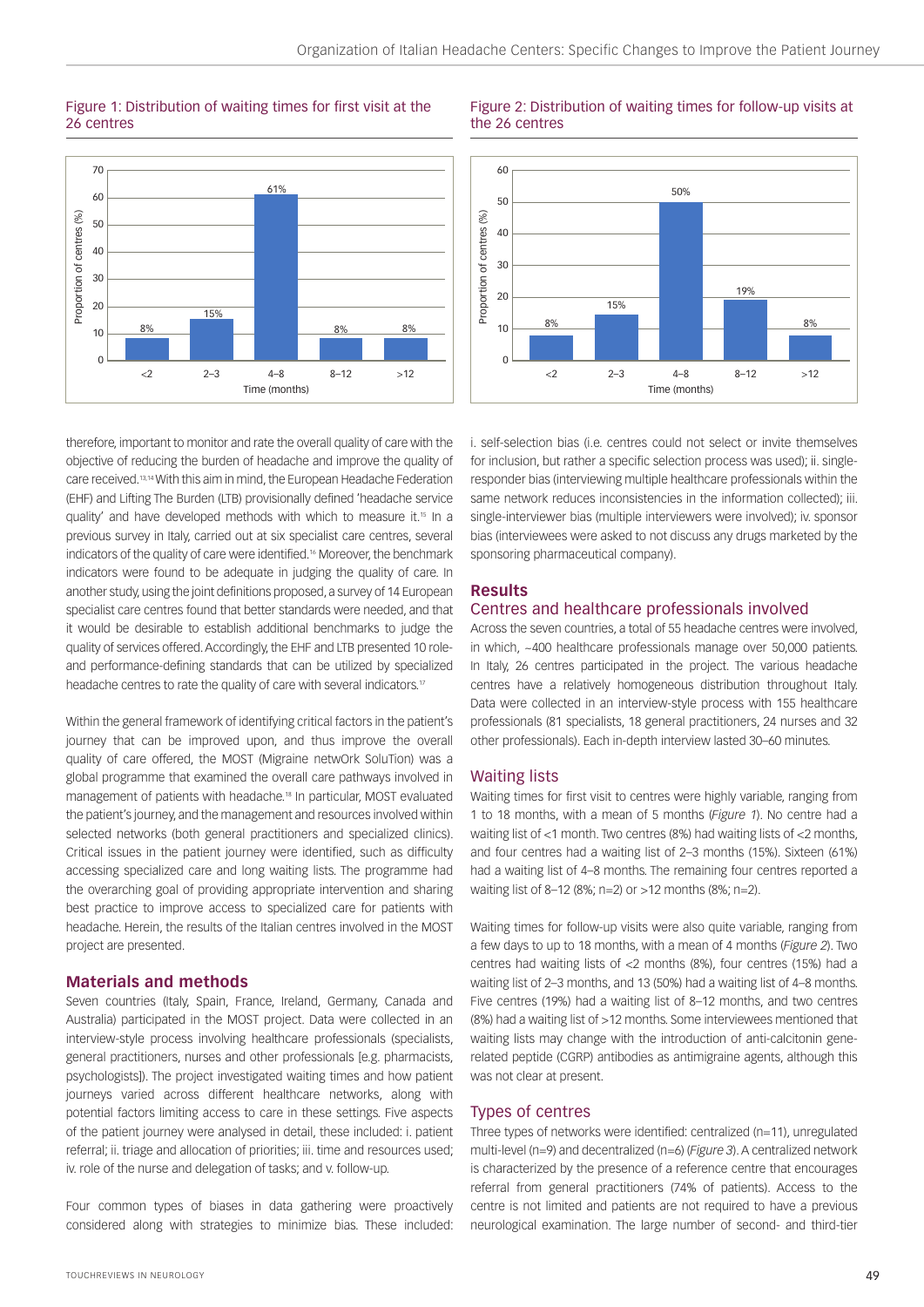#### Figure 3: Types of headache centres identified



*Circles identify patient access and referrals to migraine centres. Adapted with permission from Kainth et al., 2018.*<sup>18</sup> *GP = general practitioner.*

#### Figure 4: Pitfalls and best practices identified in the patient journey

|                                                 | <b>Pitfalls</b>                                                                                                                                                                                                                                           | <b>Best practice</b>                                                                                                                                                                                                                                                                                                                                                                                                         |
|-------------------------------------------------|-----------------------------------------------------------------------------------------------------------------------------------------------------------------------------------------------------------------------------------------------------------|------------------------------------------------------------------------------------------------------------------------------------------------------------------------------------------------------------------------------------------------------------------------------------------------------------------------------------------------------------------------------------------------------------------------------|
| 1. Patient referral                             | • General practitioners have limited knowledge of the<br>available preventive therapies<br>• Lack of communication between general practitioners<br>and specialists<br>• Some general practitioners refer all patients for a<br>second diagnostic opinion | • Letter sent to general practitioners to communicate<br>access criteria for patients with headache<br>• Organization of a training course for general<br>practitioners to learn about treatment of headaches<br>Regional treatment pathway for patients with migraine<br>$\bullet$<br>Access to specialized clinics allowed only by request<br>$\bullet$<br>from specialists (and not directly by general<br>practitioners) |
| 2. Triage and<br>allocation of priorities       | • Triage before patient access to centres is not available<br>for most centres<br>• All patients are assigned the same visit slots despite<br>individual history and severity of past disease                                                             | • Triage is carried out by interns before patients enter<br>the clinic<br>• 80% of patients referred to the headache centre for<br>diagnosis and treatment have chronic migraine                                                                                                                                                                                                                                             |
| 3. Time and resources<br>used                   | • Limited availability of dedicated nurses and interns at<br>most centres                                                                                                                                                                                 | • First visit is in an outpatient clinic managed by an intern;<br>nurses assist in patient visits, prepare patients for<br>treatment and provide education<br>• A dedicated day hospital is organized for further tests<br>and to support patients with severe migraine                                                                                                                                                      |
| 4. Role of the nurse and<br>delegation of tasks | • In 85% of centres, nurses are not involved in treatment<br>of patients<br>• Nurses usually have an administrative or educational<br>role, and not an active role in patient care                                                                        | • Nursing staff prepare botulinum toxin for treatment<br>• Use of a headache diary after the first specialist visit                                                                                                                                                                                                                                                                                                          |
| 5. Follow-up                                    | • General practitioners have limited experience in<br>treatment and follow-up of patients with migraine                                                                                                                                                   | • 90% of all follow-up visits are delegated to the general<br>practitioner after education is provided                                                                                                                                                                                                                                                                                                                       |

patients causes a substantial increase in waiting times. The general neurologist has a limited role in the management of less severe patients. In some of these centres, problems with triage and data collection were noted at first visit given the long waiting times. During follow-up, 90% of patients were managed by the centre except for more severe cases.

In an unregulated multi-level network, the headache centre was third-level care, recognized for management of headache at a regional or even national level. The general neurologist acted as a filter for patients who were stable and less severe. Patients managed by these highly specialized centres often had a long history of headache and were refractory to previous treatment. Considering waiting lists for a first visit, some centres noted problems in establishing a shared treatment plan. Most of these patients were managed by the centre during follow-up.

In a decentralized network, the headache centre prioritizes referral from general practitioners, and patients are sent to the centre for diagnostic examinations and to initiate preventive treatment. Around half of patients (51%) were managed by the centre after initiation of therapy, and the other half were managed by the patient's general practitioner after definition/initiation of therapy. If changes to therapy were needed, the general practitioner sent the patient back to the headache centre for consultation. Some of these centres noted that there were problems in establishing a standard document for follow-up.

#### Patient journey

After detailed analysis of each aspect of patient journeys, some recurring pitfalls and best practices have been identified (*Figure 4*). For patient referral, given the limited knowledge of headache management by general practitioners and lack of communication with specialists, it was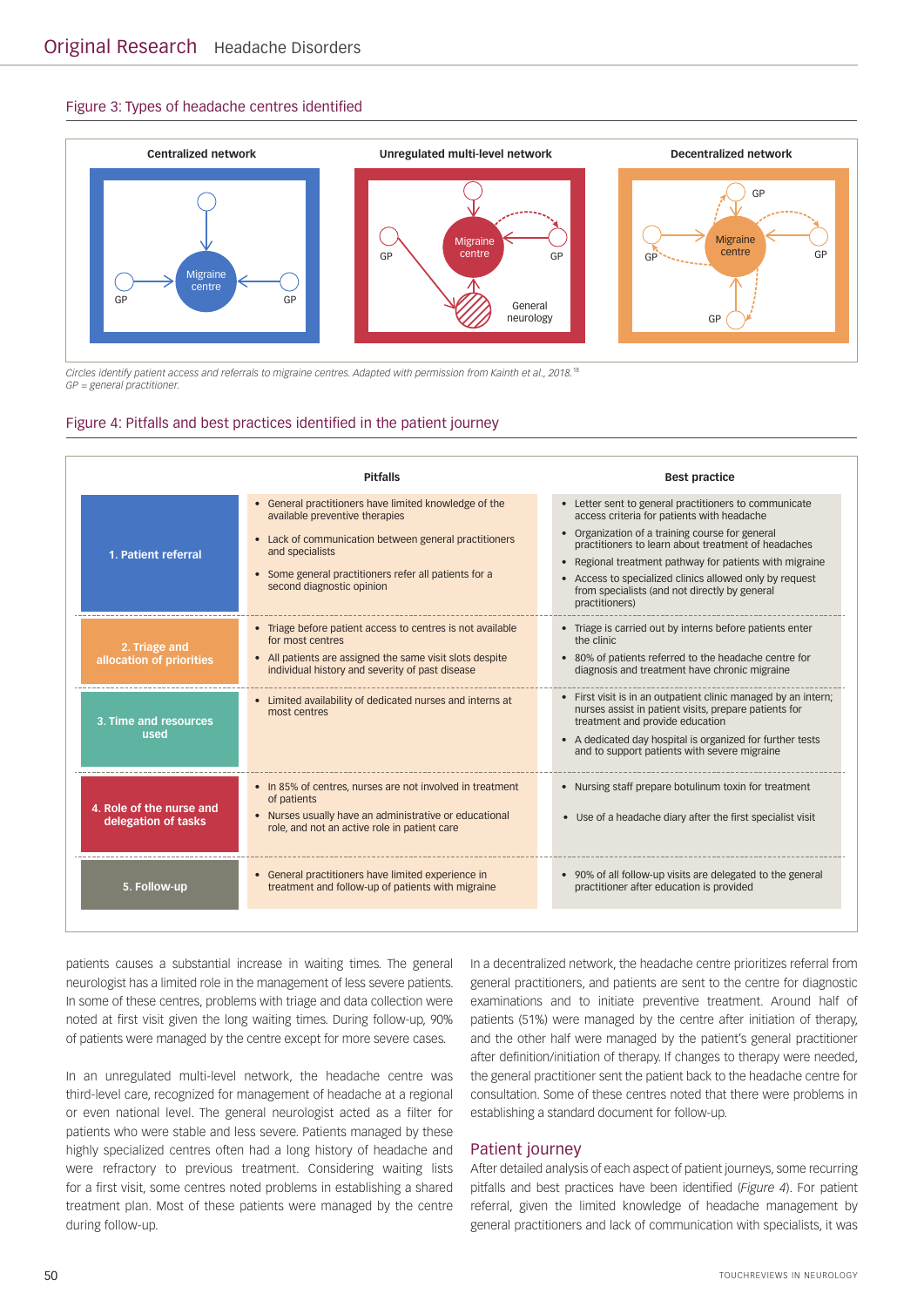thought that greater communication between general practitioners and specialists should be encouraged. For triage, healthcare professionals considered best practice to have neurology trainees perform this prior to entering the clinic. It was further noted that there was limited availability of dedicated nurses and neurology trainees at most centres. To overcome this, the best practice identified entailed a first visit by both neurology trainee and a nurse, with the latter assisting patients and providing education. Moreover, dedicated day hospital assistance can be organized for further tests and to support patients with severe headache. Lastly, considering the overall lack of experience in follow-up by general practitioners, it was believed that they could carry out follow-up after adequate education is provided. This would help to optimize therapy and reduce waiting lists.

# **Discussion**

In a previous study involving 28 headache centres across Europe, the average waiting time for first consultation was 6 months, with peaks even beyond 12 months.<sup>18</sup> The results of the present analysis found a similar spectrum of waiting times across Italy. In a previous study in Italy, while waiting times were not documented among the different centres, all noted that a formal triage system was, however, in place.<sup>16</sup> Long waiting lists are one of the main factors that negatively impact access to care.<sup>19</sup> Accordingly, optimization of waiting lists can thus dramatically improve access to care after adequate identification of barriers.

Five areas were identified in a prior analysis by Kainth et al., which were also evaluated in the present analysis.18 In that study, each of the five areas was affected by barriers that negatively influenced the patient journey: i. inappropriate referrals for low-frequency episodic migraine or those under acute treatment; ii. limited availability of triage; iii. limited resources dedicated to migraine; iv. inadequate delegation of activities; and v. suboptimal organization of follow-up. Herein, we further explored each of these areas and propose specific solutions to overcome barriers specifically linked to each area.

One of the aspects identified and related to overload of specialized headache centres was the lack of experience in treating and following patients by general practitioners. To overcome this, educational courses could be organized to foster better communication between specialists and general practitioners, as well as pharmacists. Especially during follow-up, with adequate training, general practitioners could manage and follow the majority of patients once a treatment plan has been established. Moreover, pharmacists could be educated so that they can play a more prominent role in referring the most severe patients to specialized headache clinics. These implementations would have the benefit of dramatically reducing waiting times for both initial visits and follow-up, when needed, as it was recognized that while the majority of patients could be effectively followed by general practitioners, a proportion will still need to be followed by specialist care. This would also allow for more patients to overcome some of the barriers identified for successful care, by having greater access to specialist care, receive an accurate diagnosis, and obtain adequate acute and preventive treatment.19

With regard to triage, the best practice identified entailed the use of interns to perform this prior to presentation to a specialized clinic. In this way, patients can carry out the first specialist visit with more clinical information, as diagnostic examinations could be performed earlier. These visits, possibly in an ambulatory setting, could also be made in parallel with a nurse who can provide education about headache, explain the use of a headache diary, and prepare treatments. This would help to optimize time and resources, while encouraging greater collaboration and communication between different healthcare professionals.

A three-tier approach to patient management has been recommended to improve efficiency of care that involves general primary care, special interest headache care, and specialist centres.<sup>17,20</sup> Three types of centre were identified in the present analysis, which all have some common elements with the three-tier approach, although each was organized differently. Some shortcomings were identified in each type of centre. For instance, centralized networks tended to have long waiting times, which is related to unlimited access and no requirements for prior neurological examination. As mentioned, these aspects could be optimized by making prior visits with a neurology trainee mandatory so that diagnostic examinations are carried out beforehand. In addition, for unregulated multi-level and decentralized networks, standardized treatment plans can be shared with all healthcare professionals involved in the patient's management, which would also allow patients to be followed in primary care. Overall, the best practices identified provide specific guidance on how to improve the level of care and overall access, which are largely in line with the suggested standards and criteria published previously.<sup>17,20</sup>

Another area that warrants comment is the possible role of digital systems to prioritize and optimize waiting lists according to the needs of the individual patient and ensure better preparation for first visit. It would be relatively simple to include information about priority for initial and follow-up visits, and nurses with an administrative role could be very useful in scheduling visits based upon specific information provided by the prescribing physician. This would streamline waiting lists further. In this regard, the current COVID-19 pandemic may provide the opportunity to promote digitalized patient management and optimize patient visits, given the additional impact of the pandemic on healthcare services in general. Lastly, it should be mentioned that new tactics and solutions need to be implemented in light of forthcoming anti-CGRP therapies, considering that patients may need training for self-injection and follow-up schedules will need to be defined.

Our study has some limitations. First, not all headache centres in Italy were included, and thus there may be some selection bias. Analysis of actual waiting lists would be preferred to minimize bias. Data were collected from interviews, which may also be subject to bias, and we had no means to objectively validate the responses. Patient perceptions were also not taken into account in the treatment journey, and it would be worthwhile to assess these aspects to further improve the standard of care. Lastly, there was no form of statistical analysis; therefore, the results and conclusions could not be quantified.

Based on our results, greater consistency in routine practice among specialized headache centres, independently of the types of organization of the centre, and more integration with primary care are important aspects that can improve waiting lists and improve care of patients with headache disorders. Specialist referrals and better preparation for initial visits through use of neurology trainees in ambulatory settings are also worthy of consideration. Lastly, nurses will also play a primary role in patient education and organization of services that will undoubtedly involve greater use of digital platforms, remote technology, and smartphone apps to monitor patients and make sure they are fully prepared for initial and follow-up visits.  $\Box$